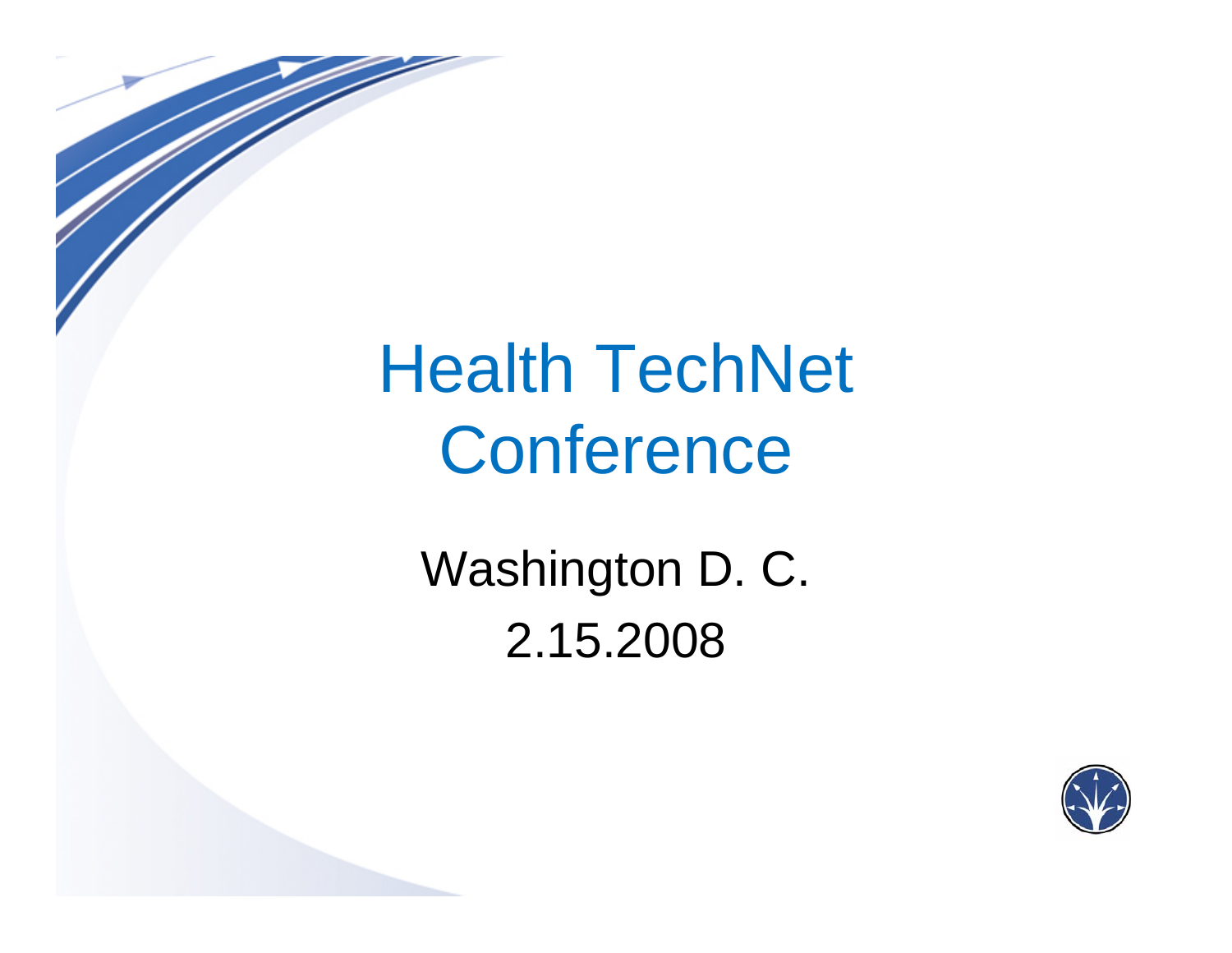## **HealthSpring**

Medicare Advantage Six States – 150,000 Members Founded 2000 NYSE 2006  $2007 = $1.5$  Billion

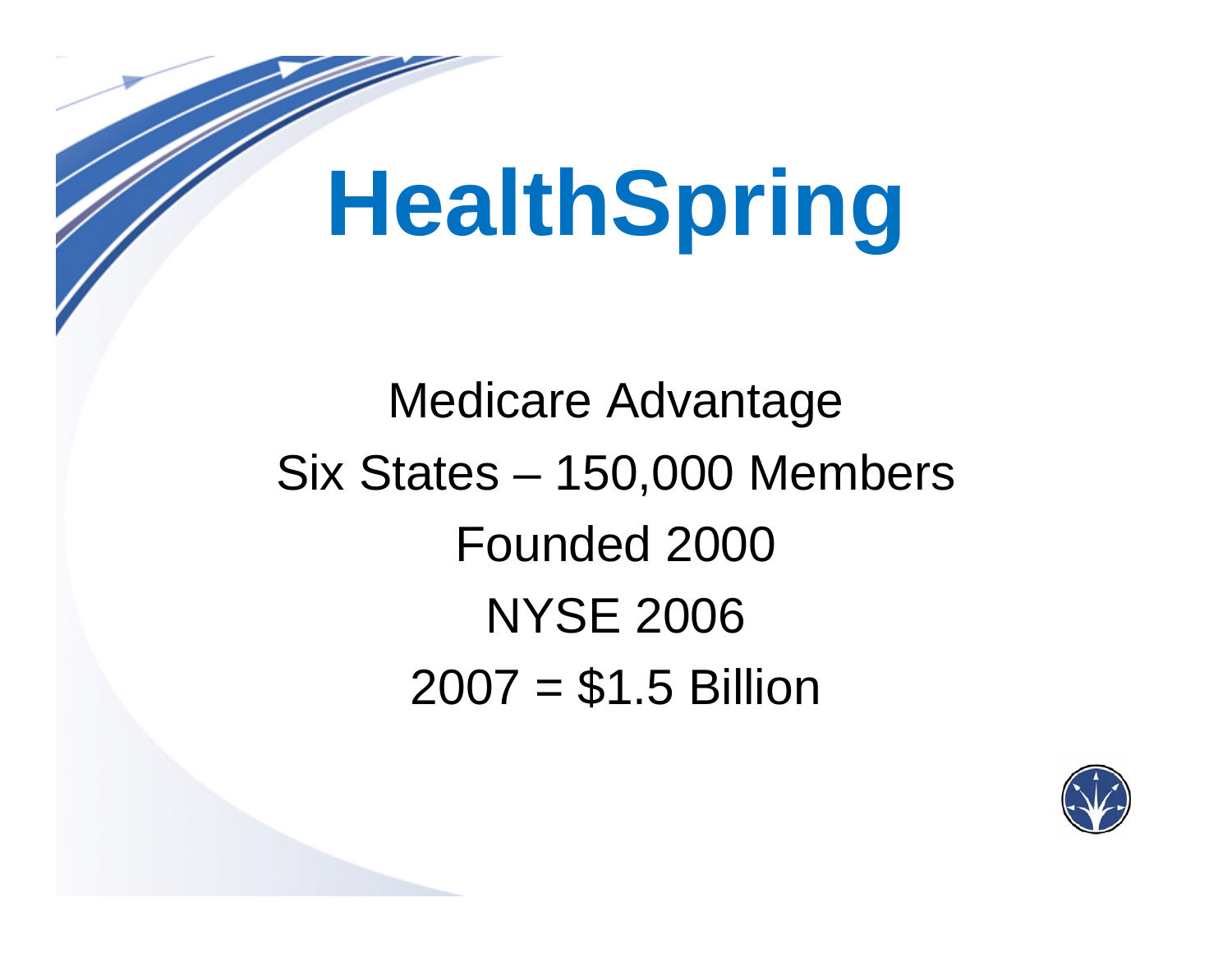# **HEALTHCARE** as WE KNOW IT

## **IS NOT SUSTAINABLE** FINANCIALLY / CLINICALLY

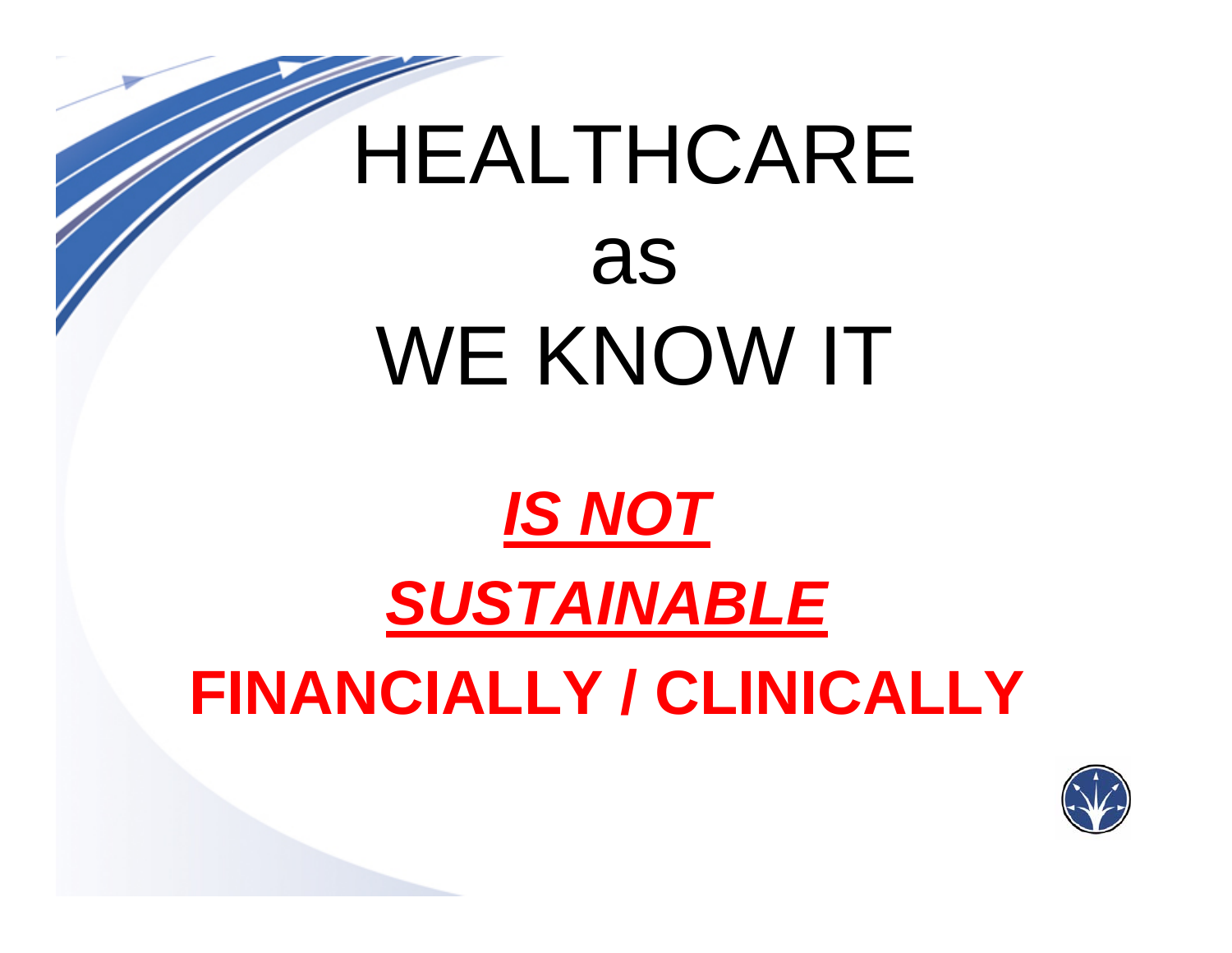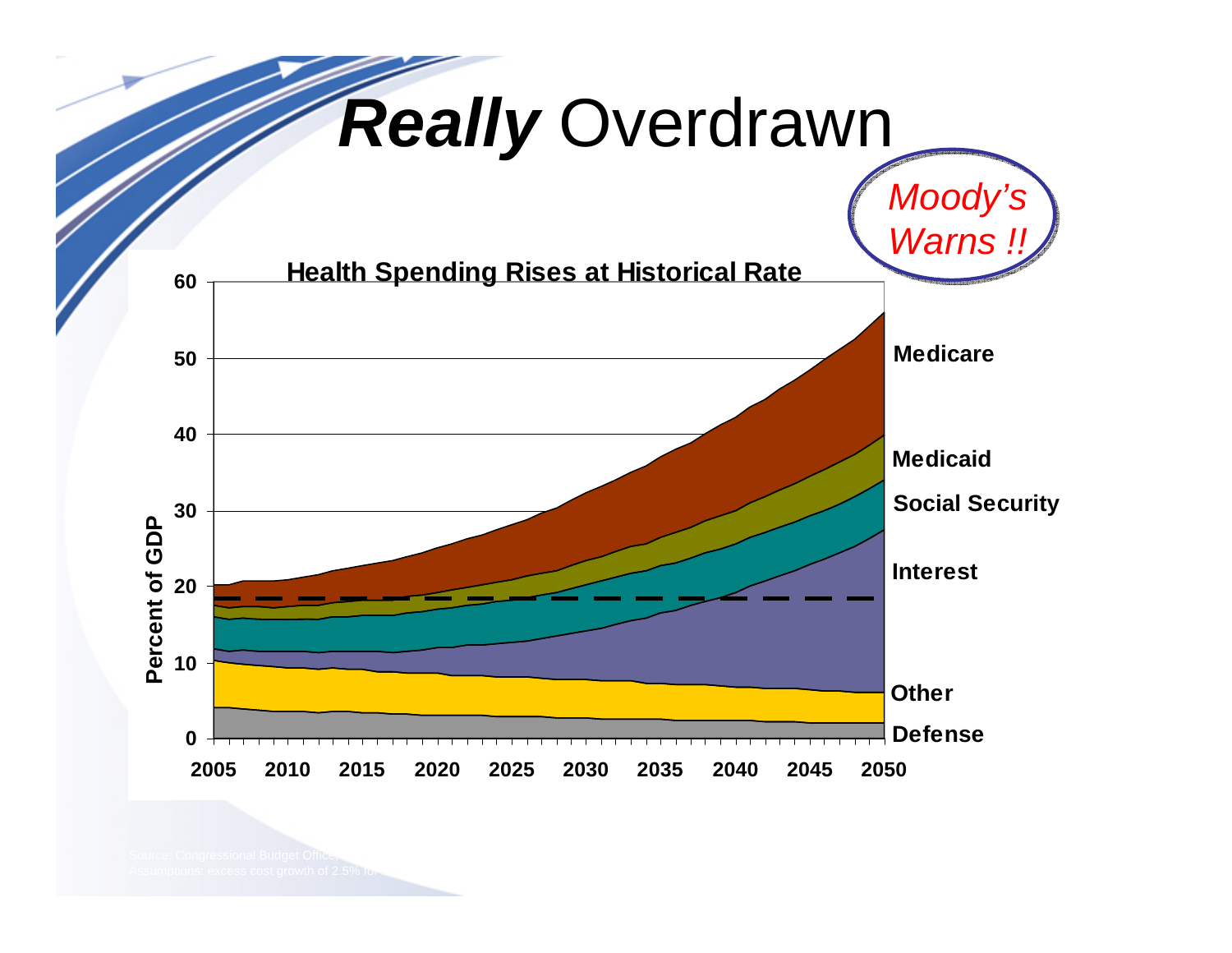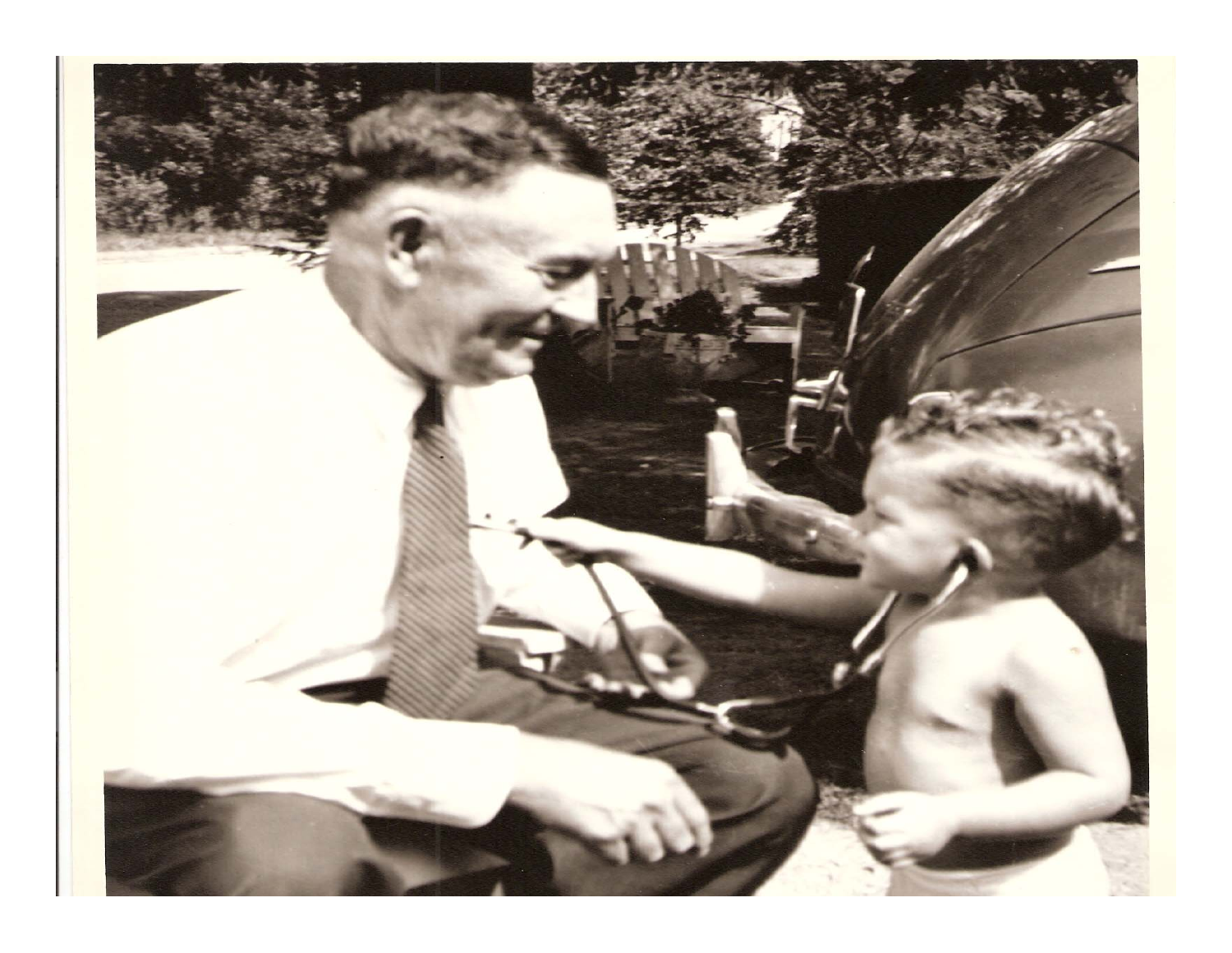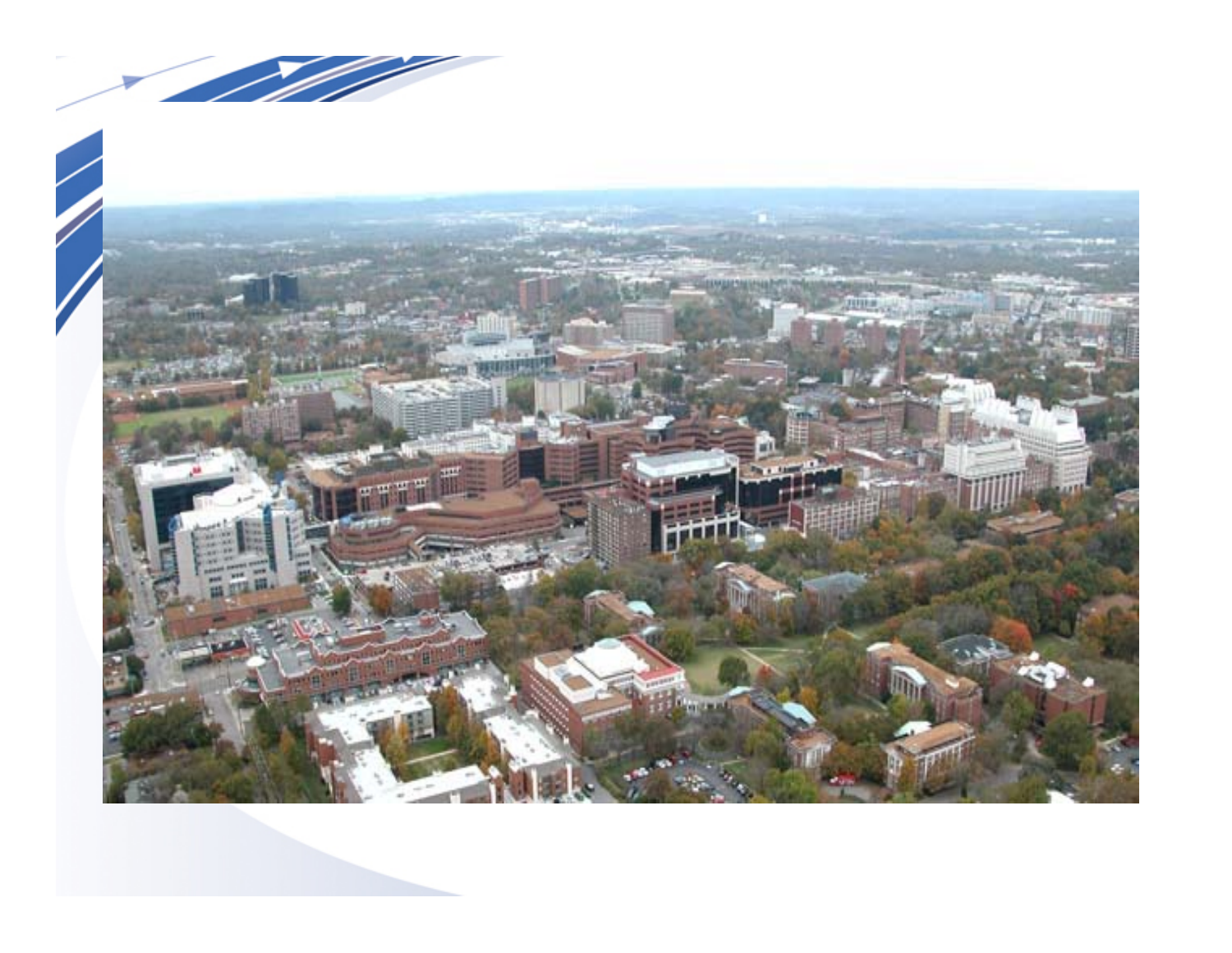## **BOTH** are ESSENTIAL



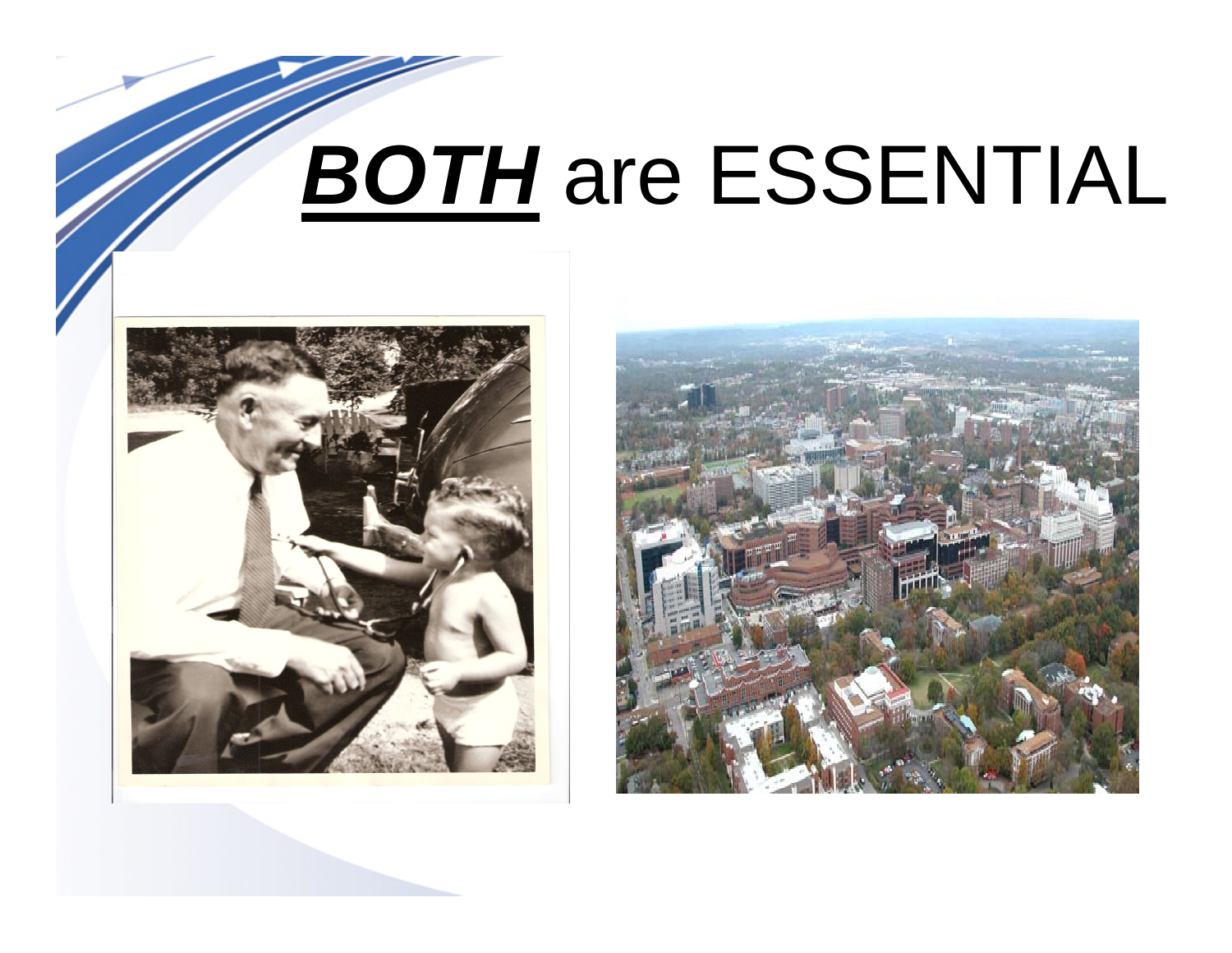# **DRIVERS**

- Demand for quality, efficiency, consistency, service, and understanding
	- CMS
	- Bridges to Excellence
	- –Robert Woods Johnson Survey
- Consumer Demand
- Transparency

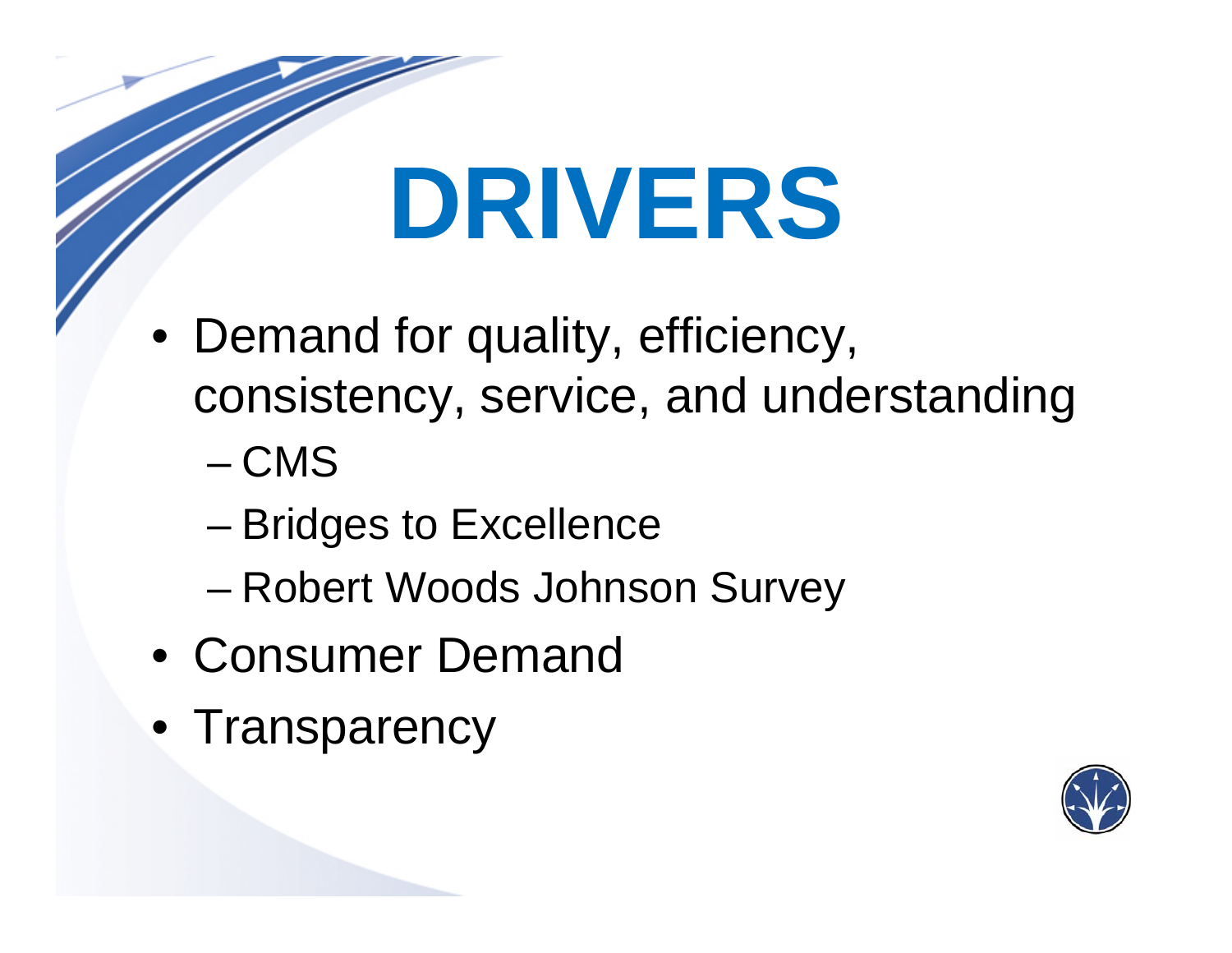# **P4Q Head Winds**

- Reimbursement = "running the squirrel cage"
- Systems
- Population Management
- Investment
	- Physician Practice
	- Payer
- Operational Burden

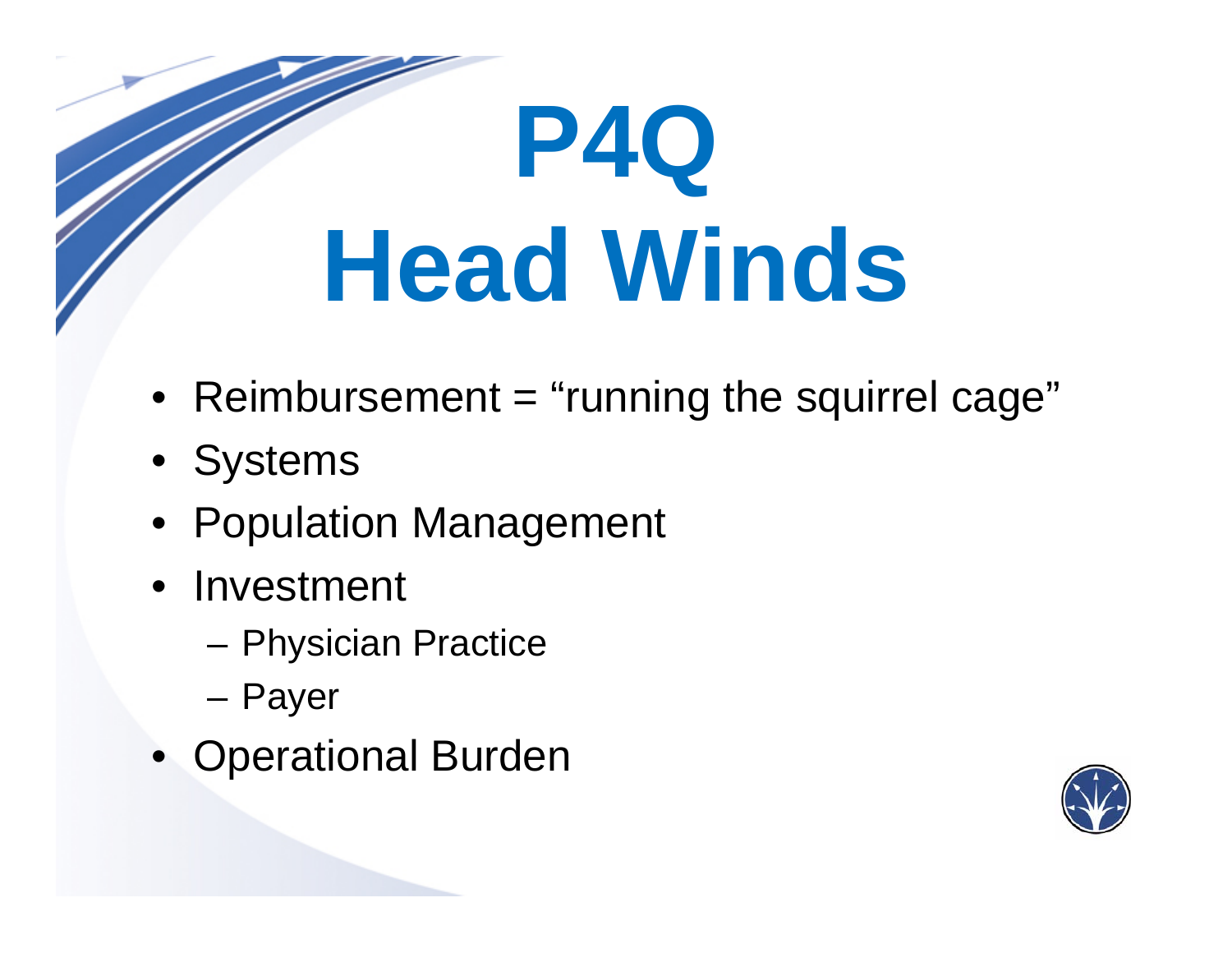# **CORE PRINCIPLES**

- Non-arbitrary
- Transparent
- Fair
- Evidence Based
- Appropriate Relevant

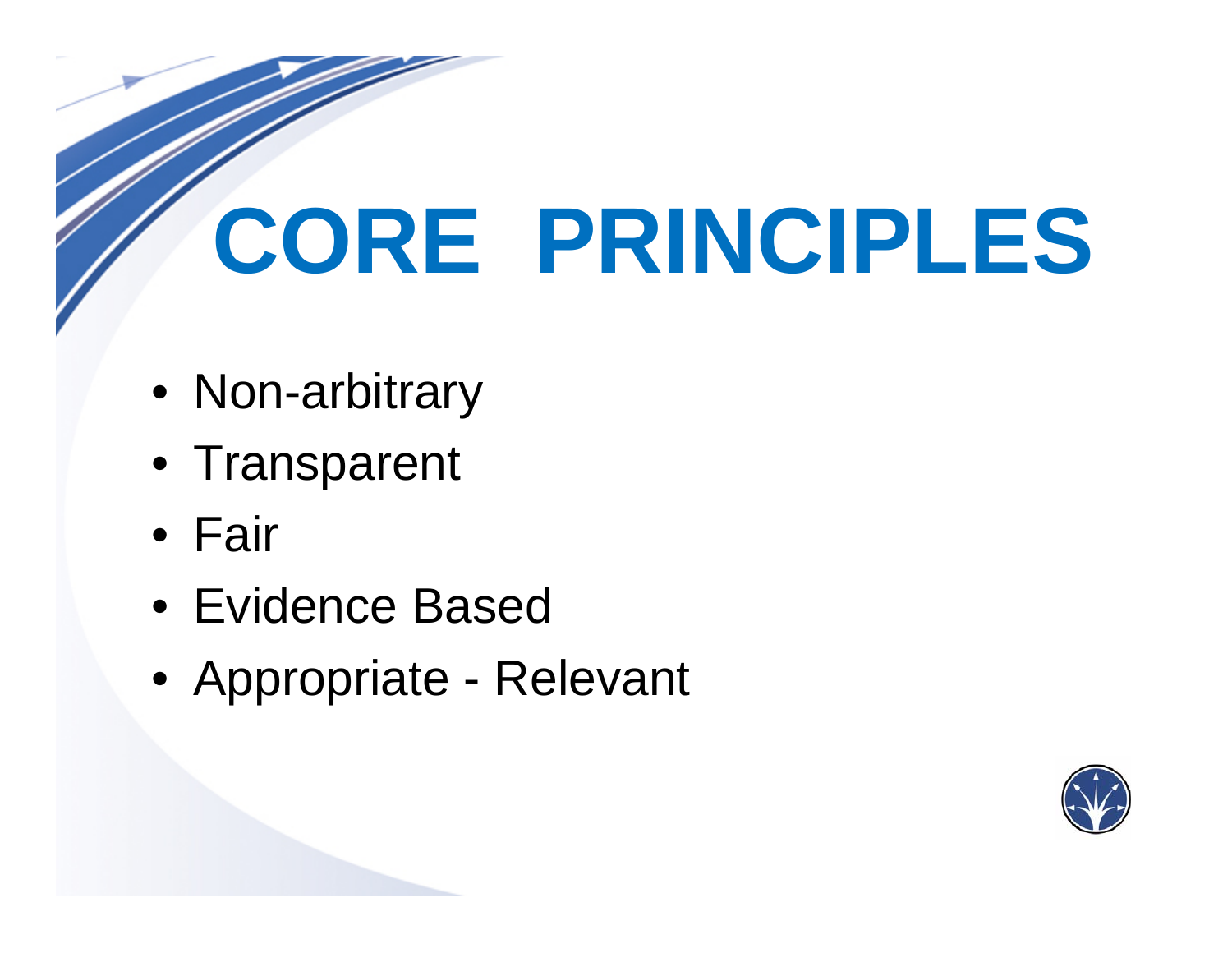# **GOALS**

- •Engage Physician Partners
- Invest in the long term health of our members
- Provide improved consistency and quality of care

### *EXPOSE*

Systems – Population Management Information Technology

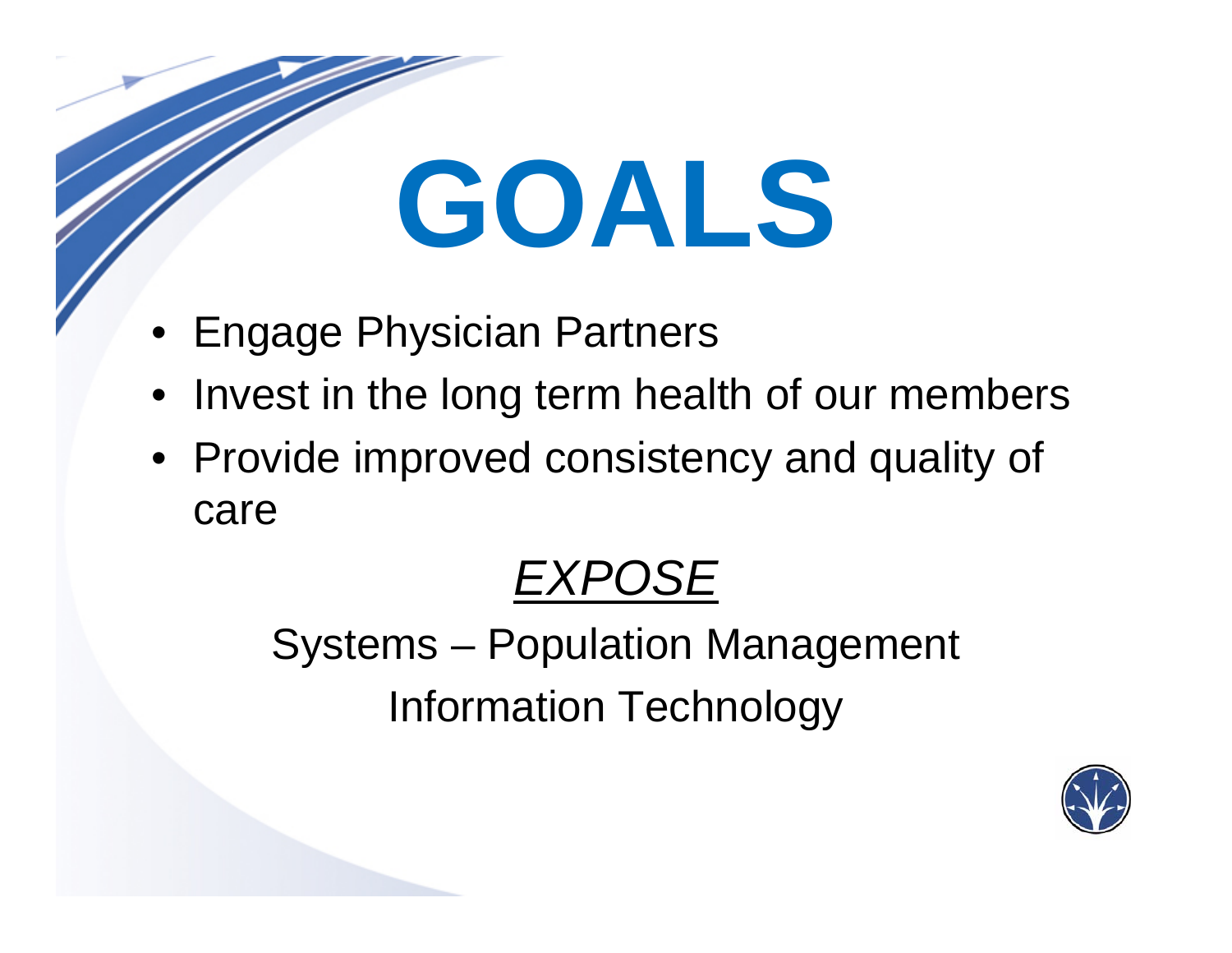# **OPPORTUNITY**

- LEARN the *FUTURE* with a PARTNER and a % of your patients
- Improve the Quality and Consistency of Care delivered
- Improve the <u>Patient's</u> long term <u>Health</u>
- Understand and use Systems to enhance the care of your patients

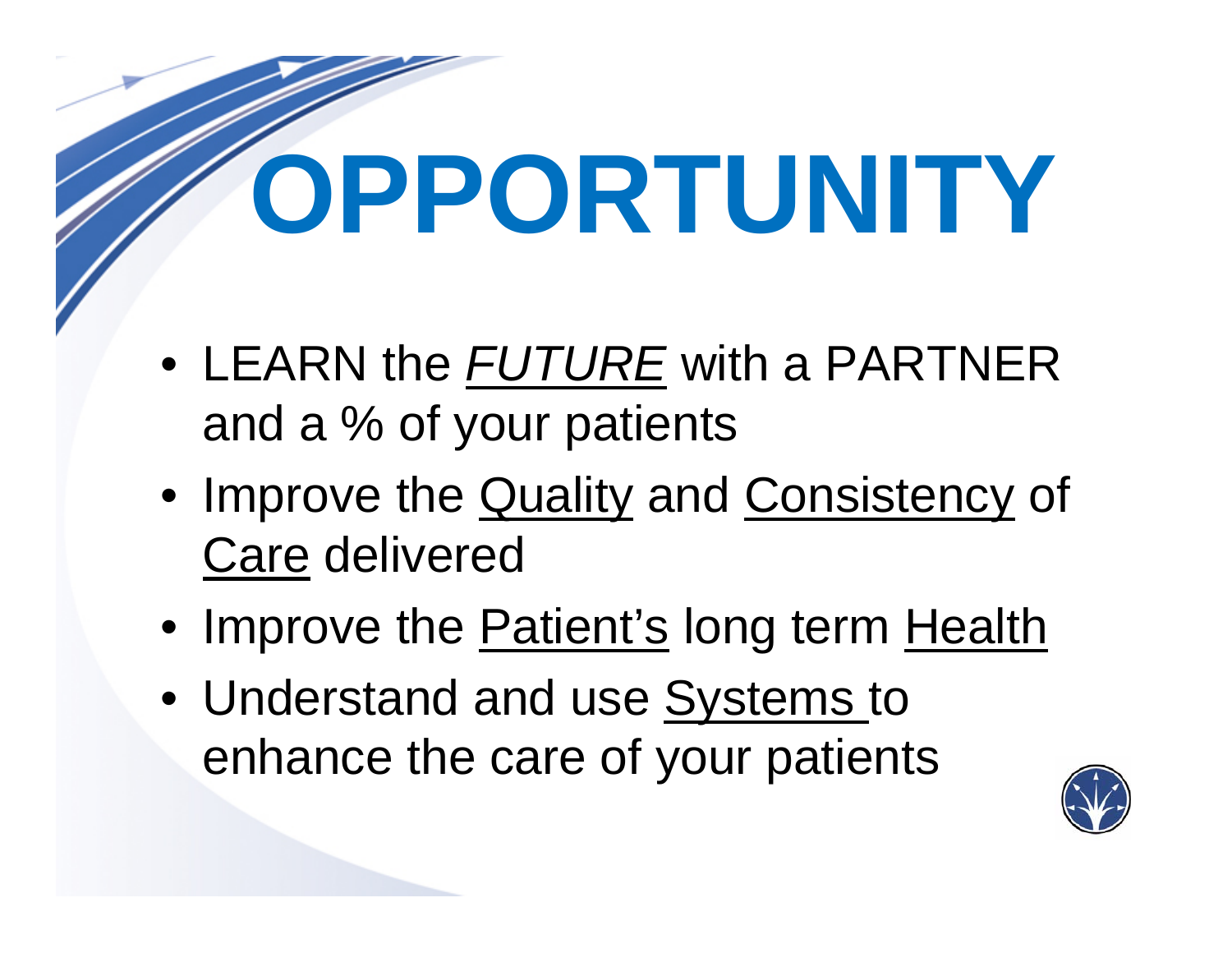## **PAY for QUALITY AT A GLANCE**

- **PHYSICIAN** DRIVEN METRICS
- **CONSENSUS** BASED IMPROVEMENT
- **CHART** / HYBRID DATA
- **PROVIDE and FUND ALL SUPPORT**  INCLUDING an ONSITE CLINIC NURSE
- PROVIDE & FUND **DATA MANAGEMENT**
	- DISEASE REGISTRIES
	- ASCENDER

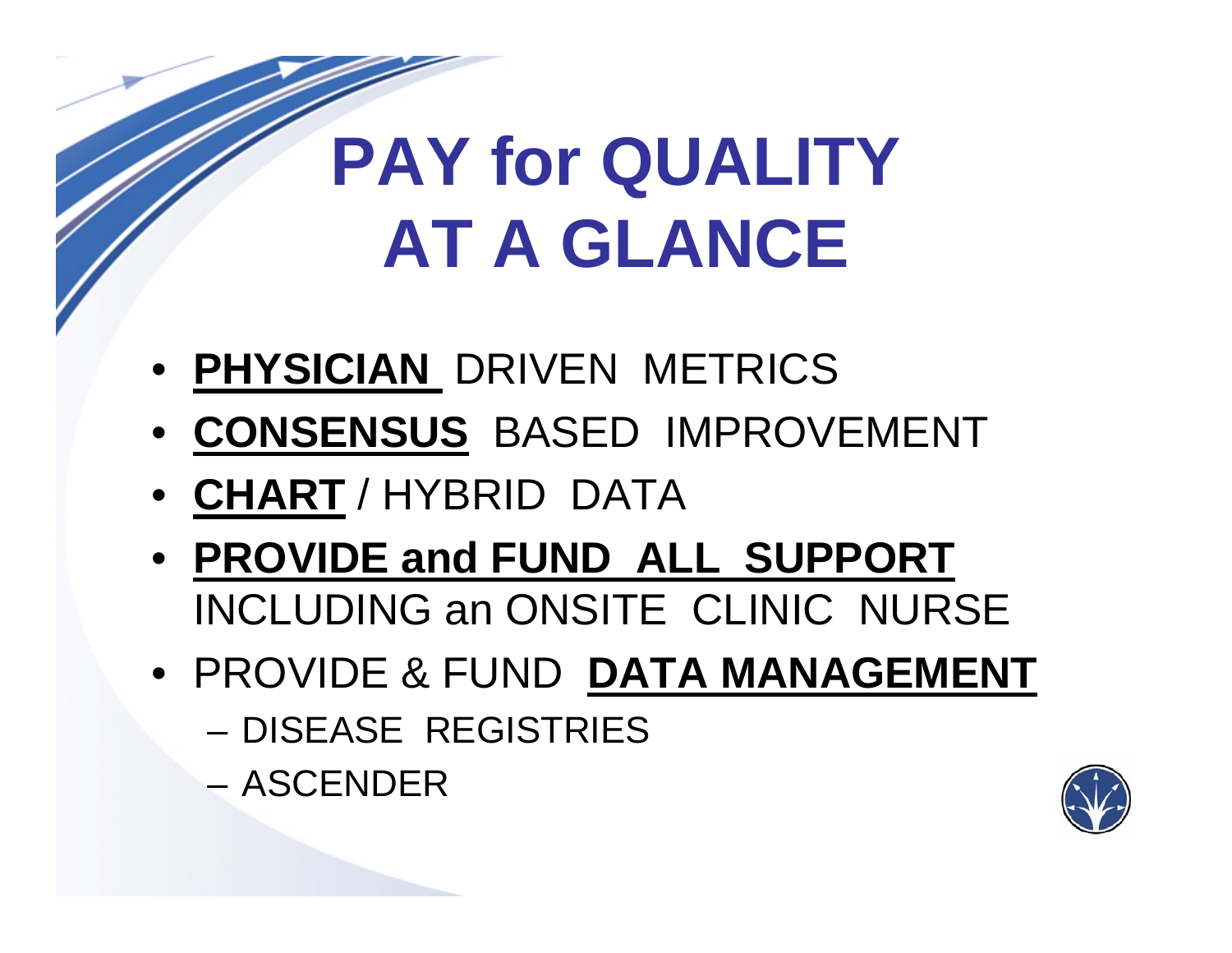## **AT A GLANCE**

- **FLEXIBLE BONUS** STRUCTURE
- **VALUE METRIC**
	- PATIENT SATISFACTION
	- PATIENT EDUCATION and UNDERSTANDING of THEIR DISEASE and TREATMENT
- **PHYSICIAN** ADVISORY COMM.

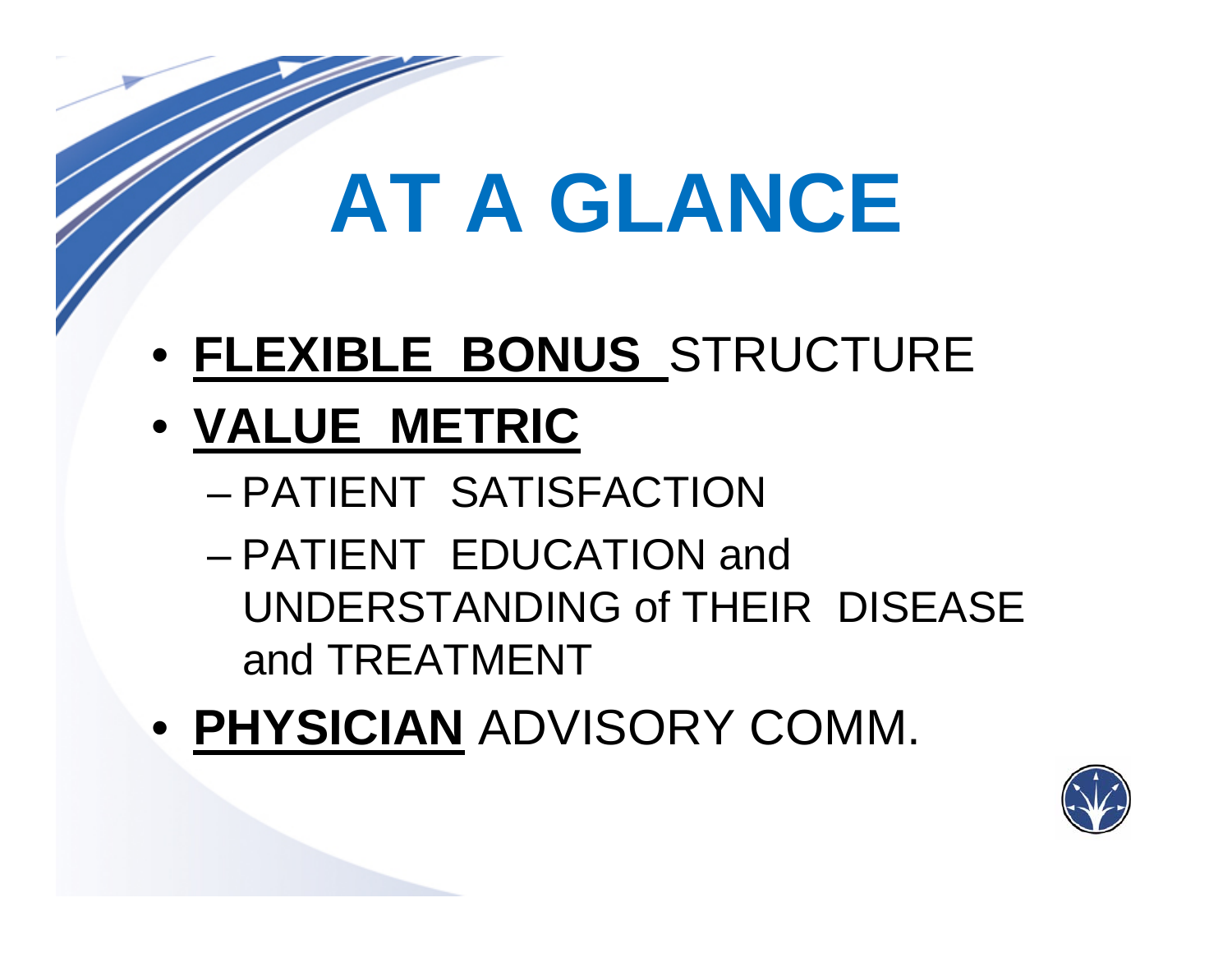# **RESULTS**

- Quality has uniformly improved
- Significant gap remains
- Plateau without systems
- Utilization
- Financial Impact
	- Short Term
	- –Long Term

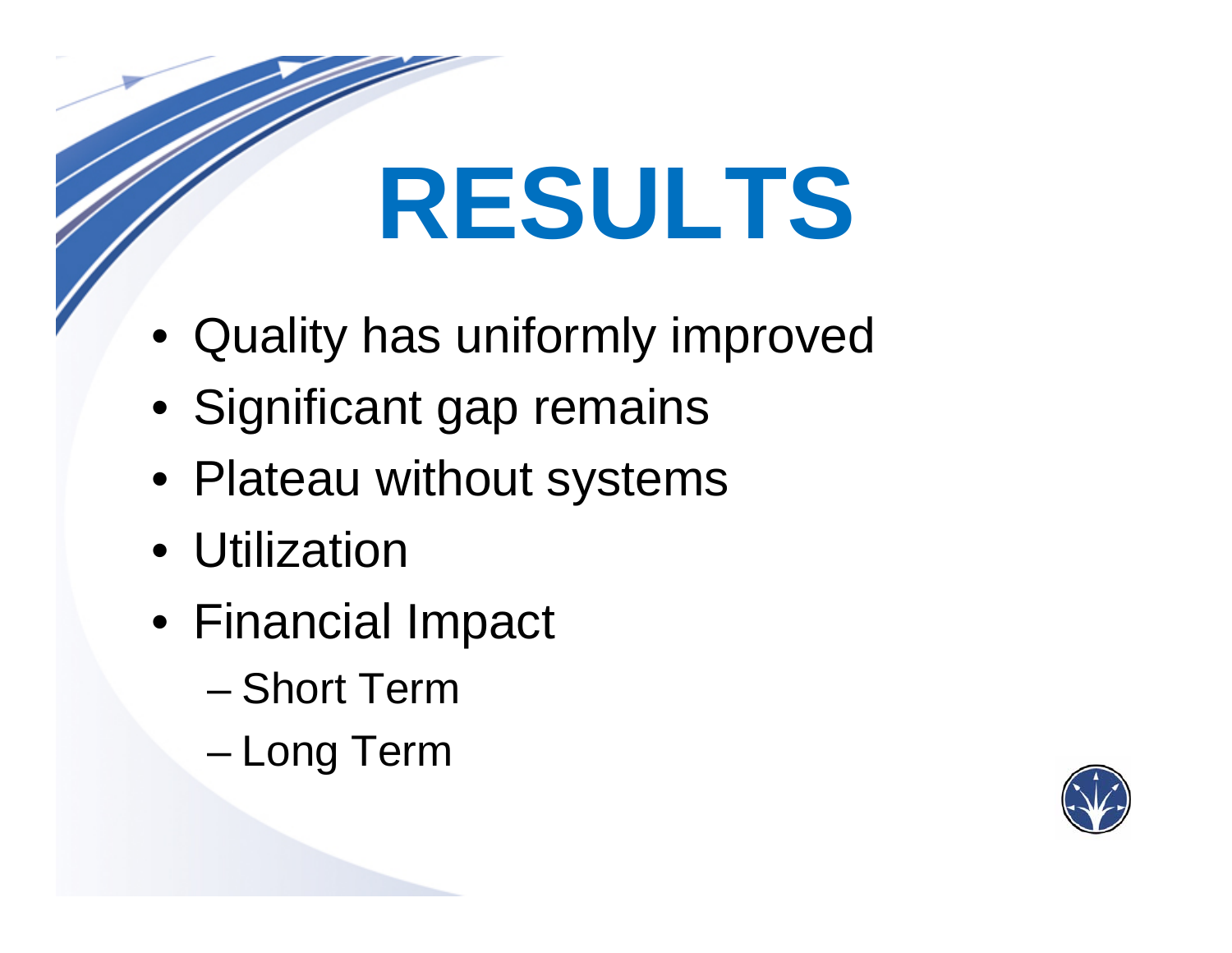#### **AL-TN -TX Market P4Q Performance Rate**

N refers Number of Counted Members



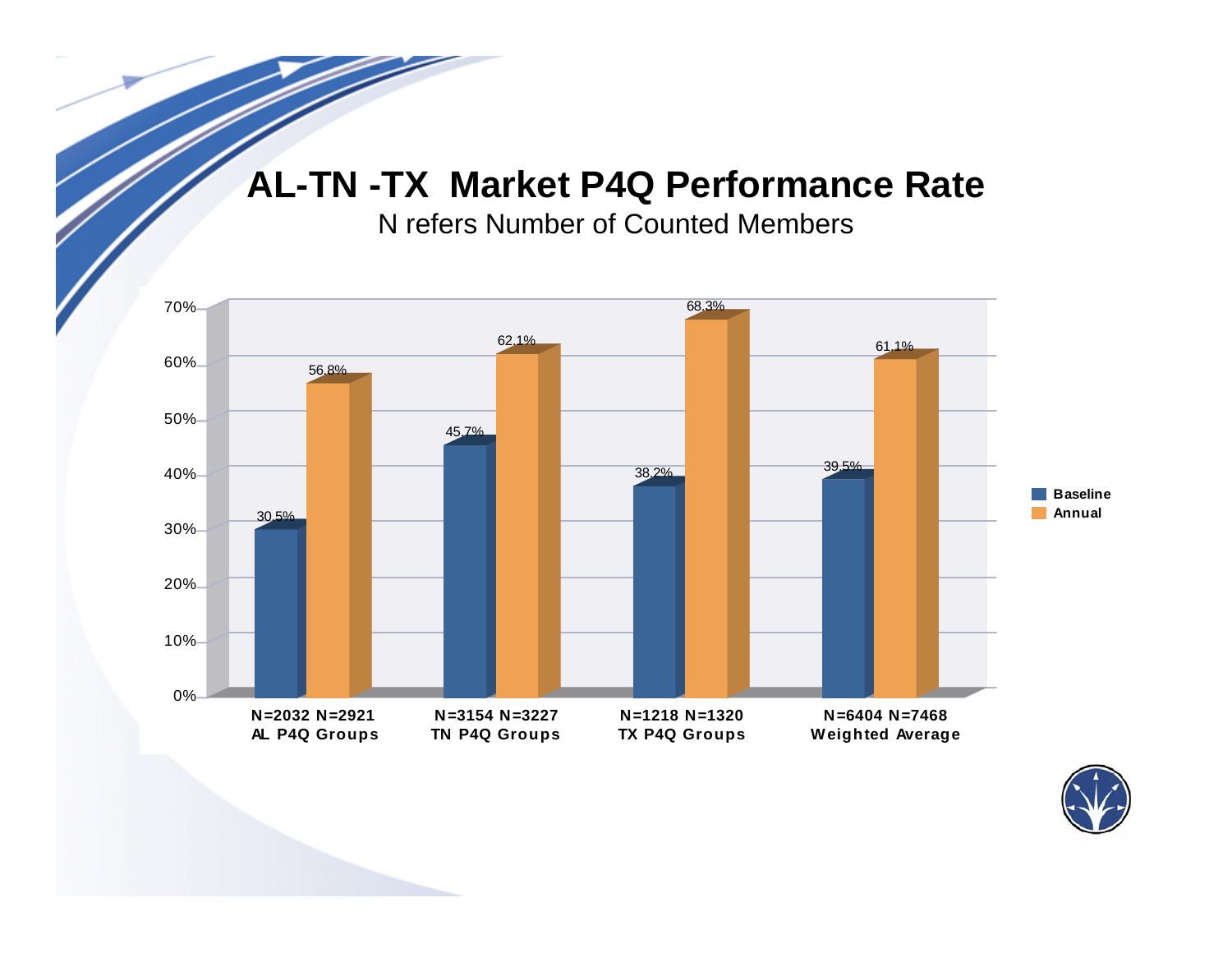## PRELIMINARY RESULTS

- $\overline{\phantom{a}}$ **Scope:** 3 states, 9 practices, 87 physicians, 7,468 patients
- $\mathbf{r}$ **Duration:** 3 years for 1 group (SMG), 1 year for others

| <b>Clinical Measures:</b>    | % Improvement |
|------------------------------|---------------|
| Mammography                  | 68%           |
| Pneumonia                    | 65%           |
| Influenza                    | 192%          |
| Colon CA                     | 27%           |
| Diabetic Eye Exam            | 93%           |
| Diabetic Foot Exam           | 378%          |
| <b>Utilization Benefits:</b> | % Improvement |
| ER Visits per 1,000          | 7%            |
| Admissions per 1,000         | 11%           |
| <b>MLR</b>                   | 8%            |

 $\blacksquare$ **2008:** Expanding to 31 practices, 329 physicians, 27,000+ members

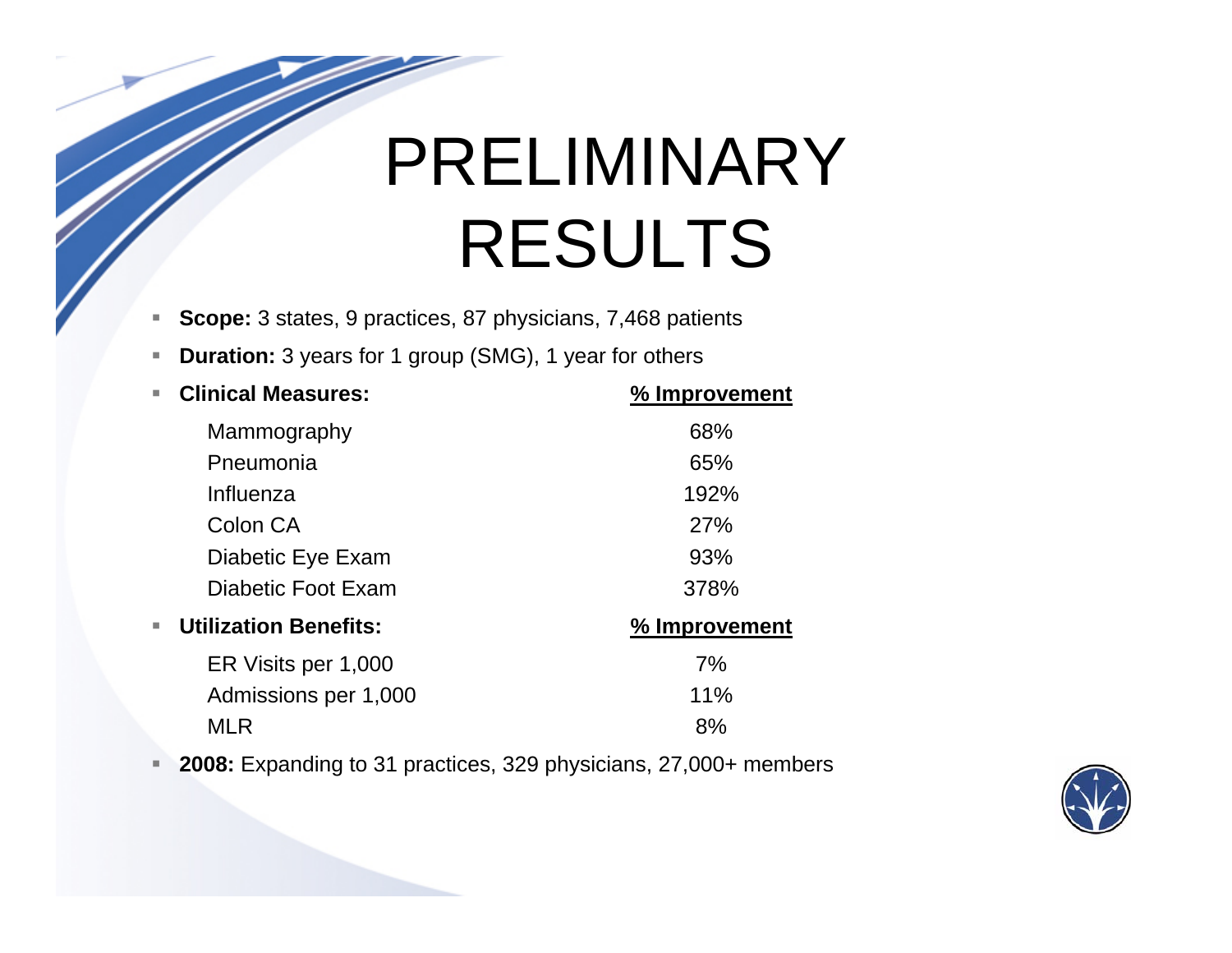#### **Decrease in Preventable Utilization**  *ADK*



 $N = 11,000$  MA members; Period =  $1/1/06$  to  $7/3107$ ; Six TN P4Q Physician groups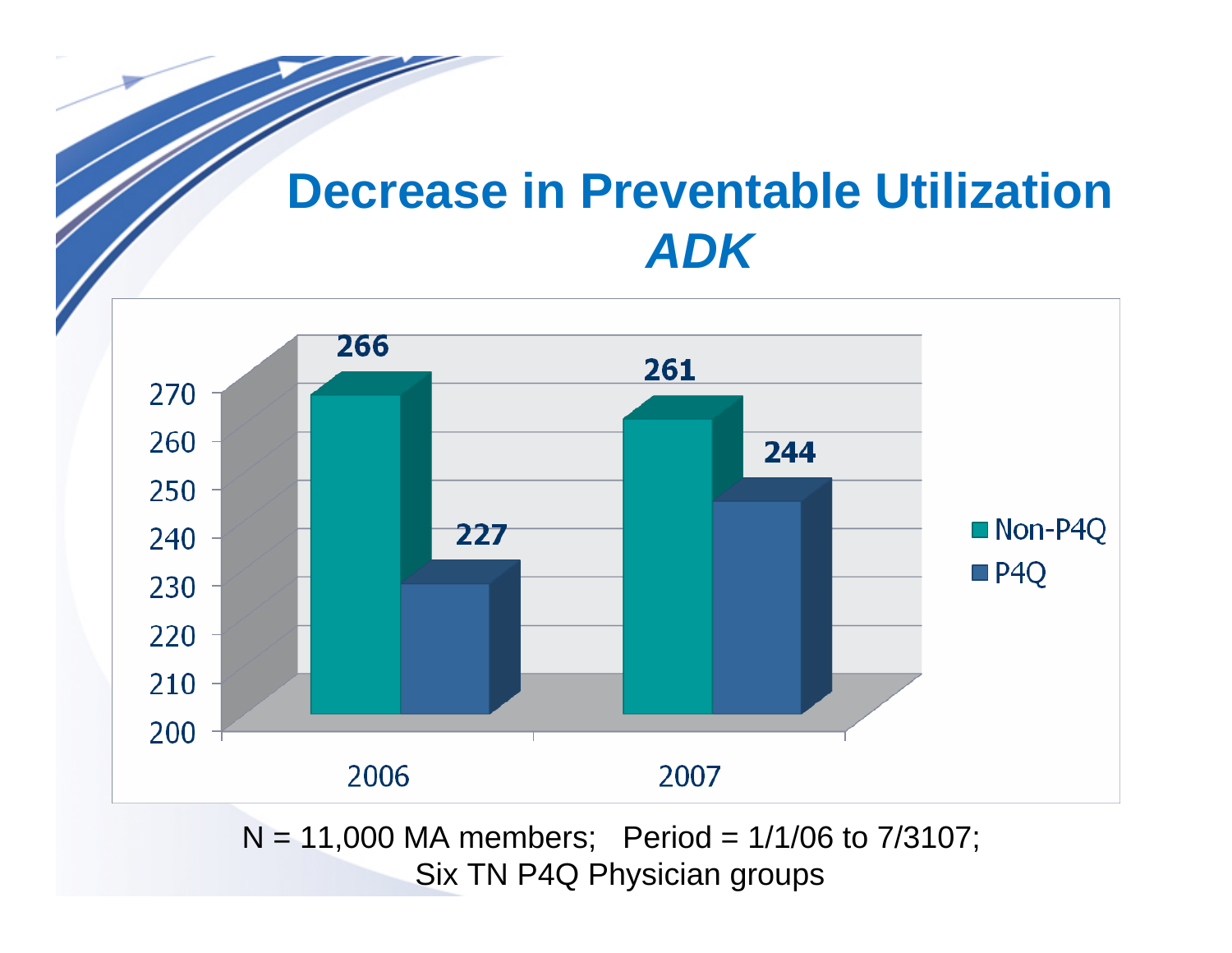#### **Decrease in Preventable Utilization**  *ERK*



 $N = 11,000$  MA members; Period =  $1/1/06$  to  $7/3107$ ; Six TN P4Q Physician groups Three groups started on or before 1/1/06; Three groups started Q1 '07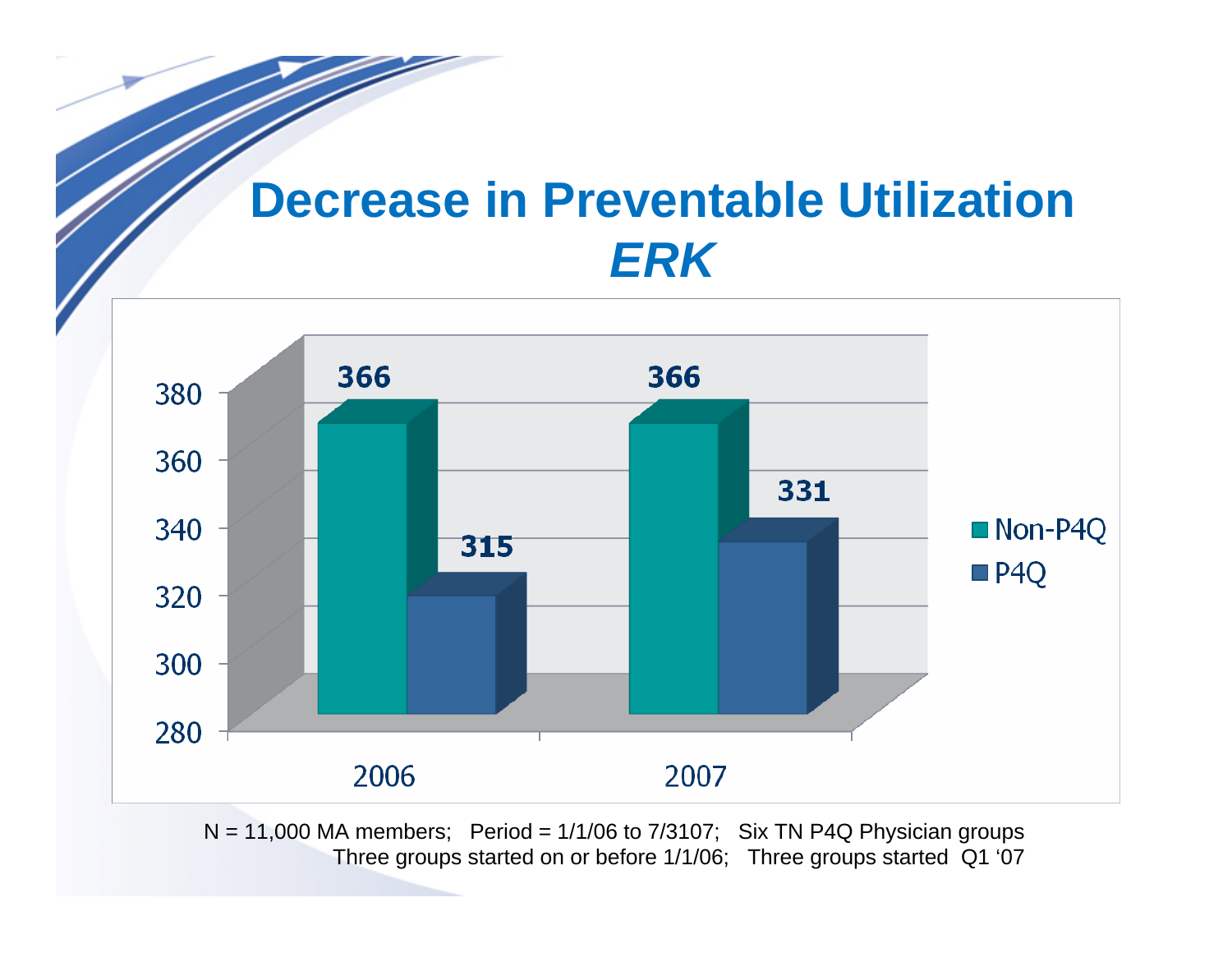#### **Decrease in Preventable Medical Costs**



 $N = 11,000$  MA members; Period =  $1/1/06$  to  $7/3107$ ; Six TN P4Q Physician groups Three groups started on or before 1/1/06; Three groups started Q1 '07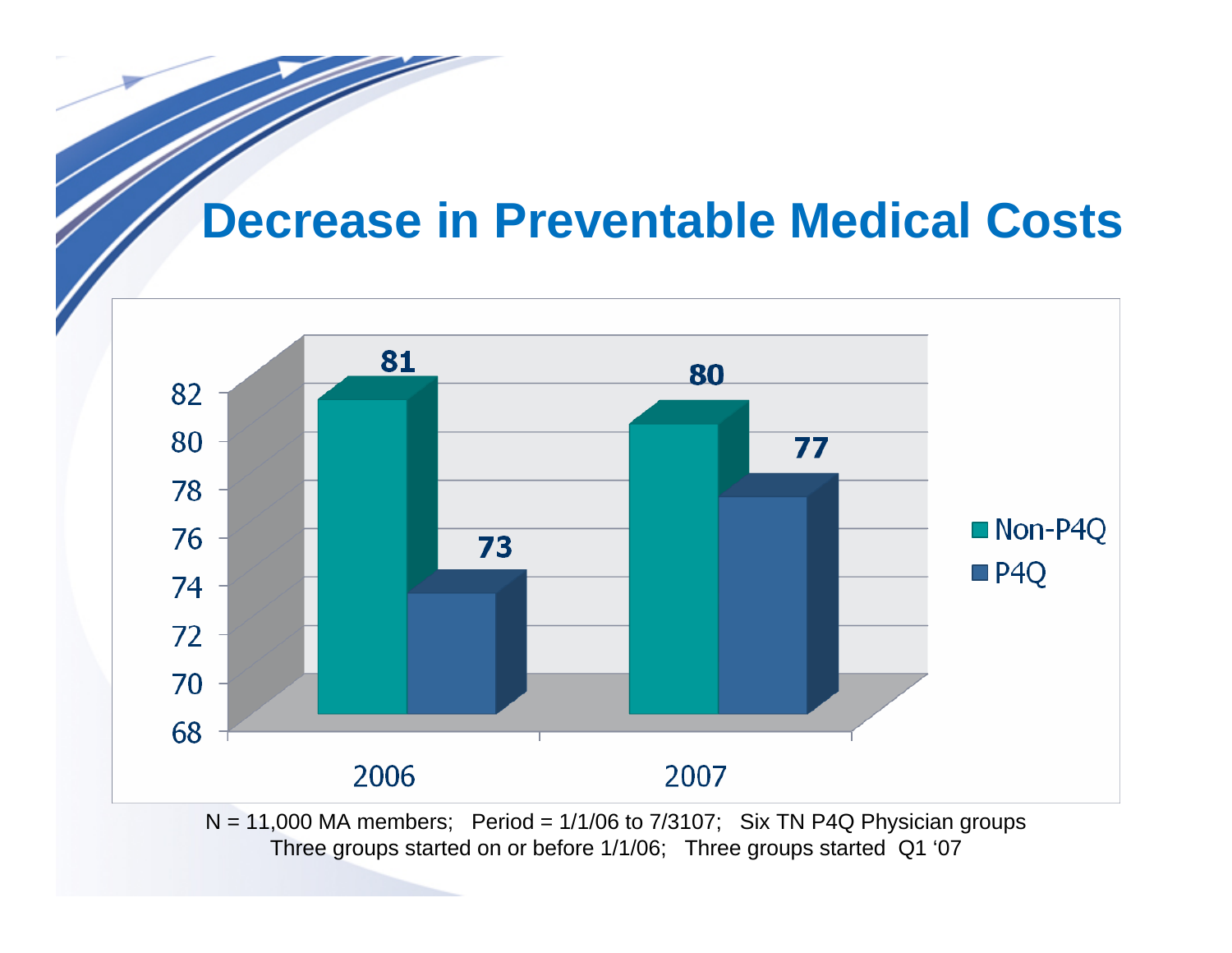### **CORPORATE RATE COMPARISON**

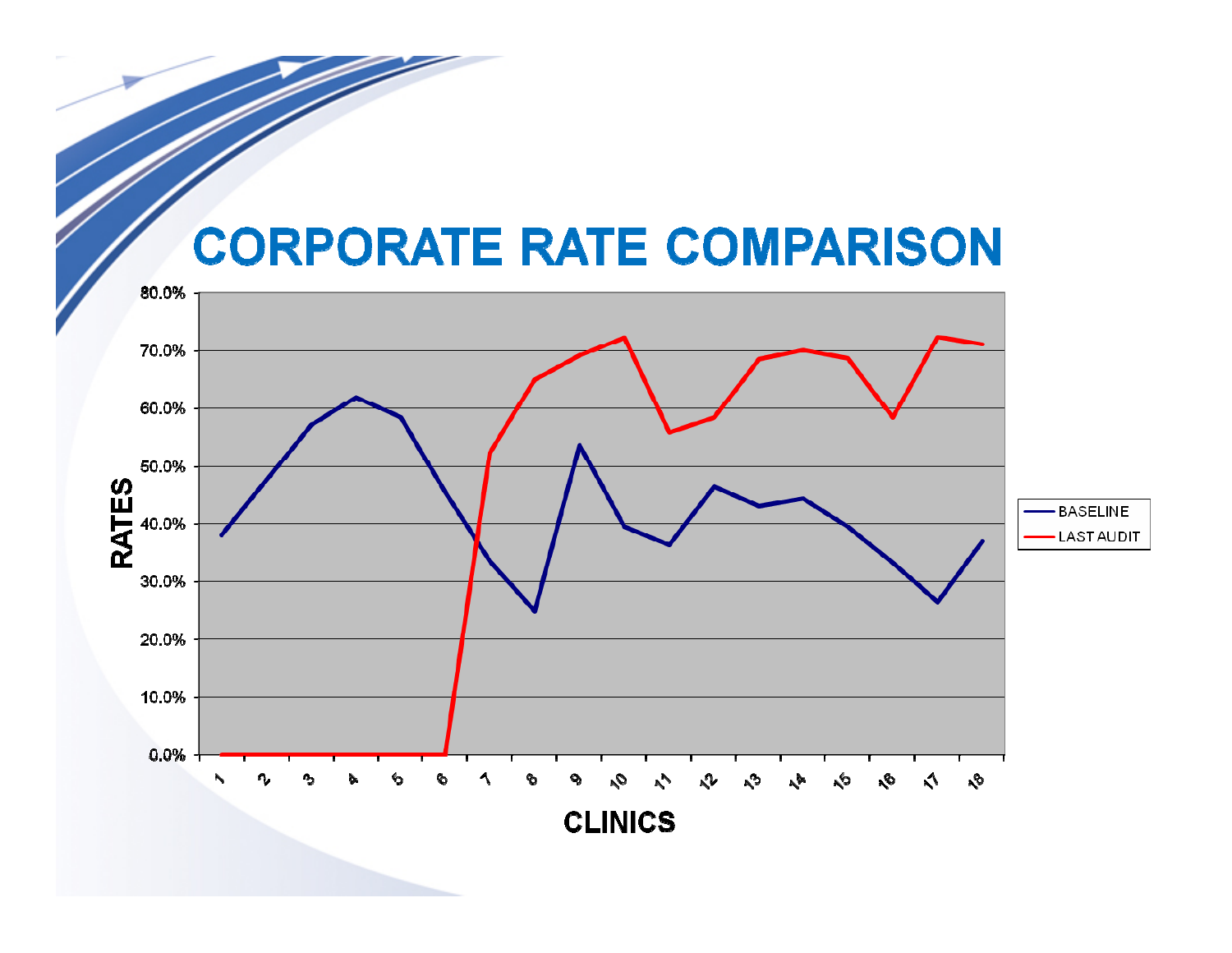### **Non Compliant Preventative**

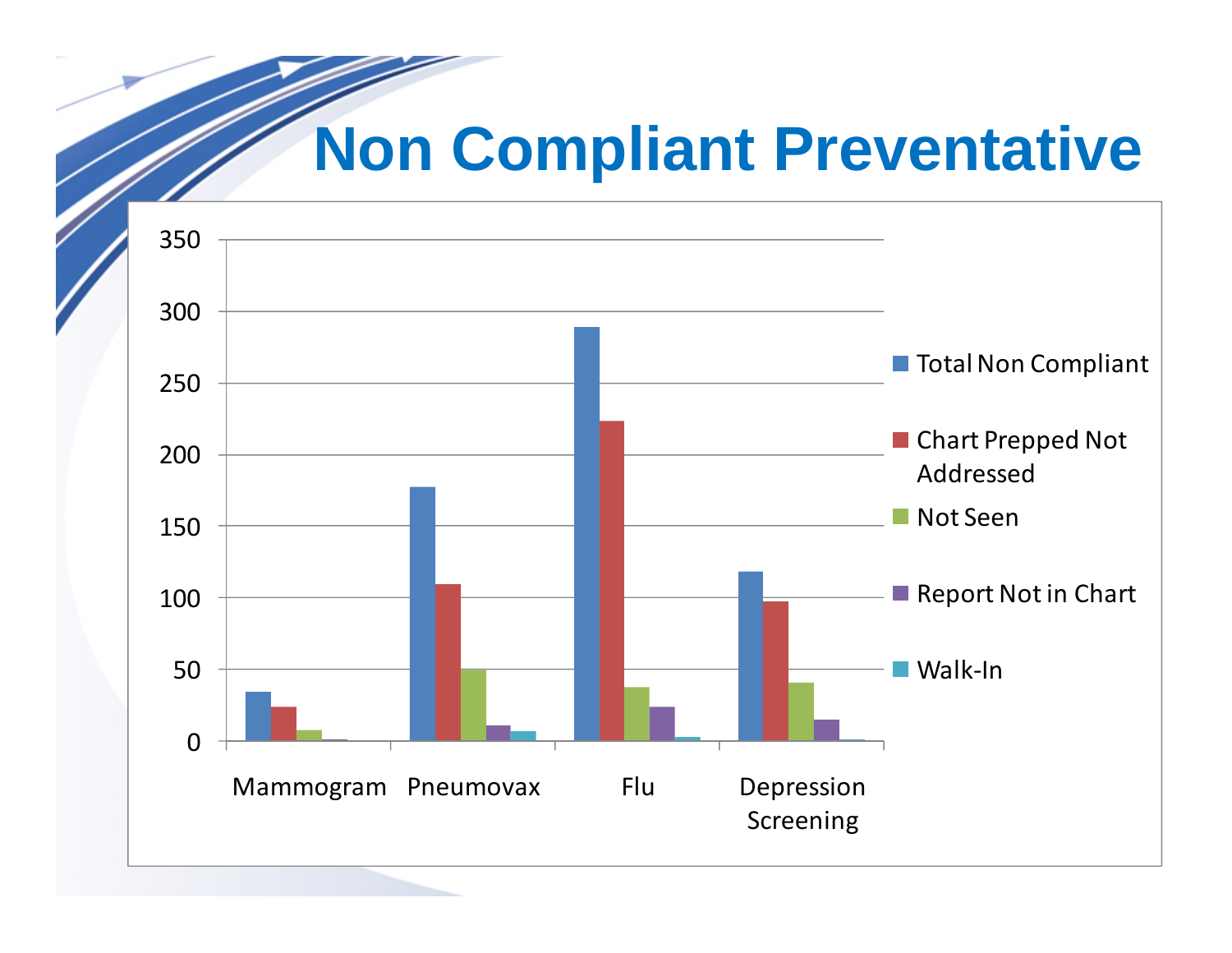

## **ASCENDER**

- Data aggregation
- Contemporaneous data
- Decreased audit costs and clinic disruption
- Population based management

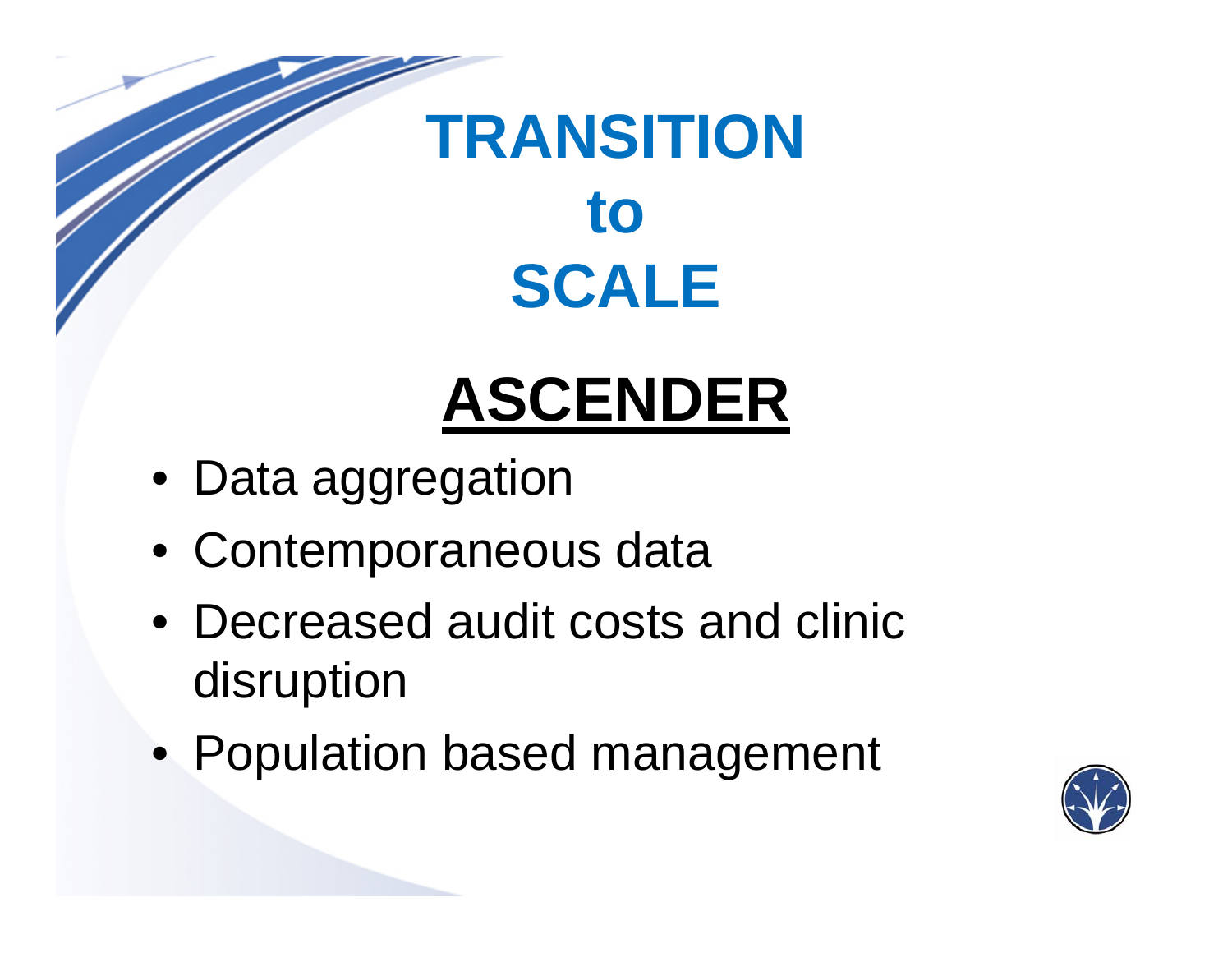# **TENSION**

- Core Values
- Data Source
- Integration with HealthSpring
- Unique work flow physician office

### *ADJUST without COMPROMISE*

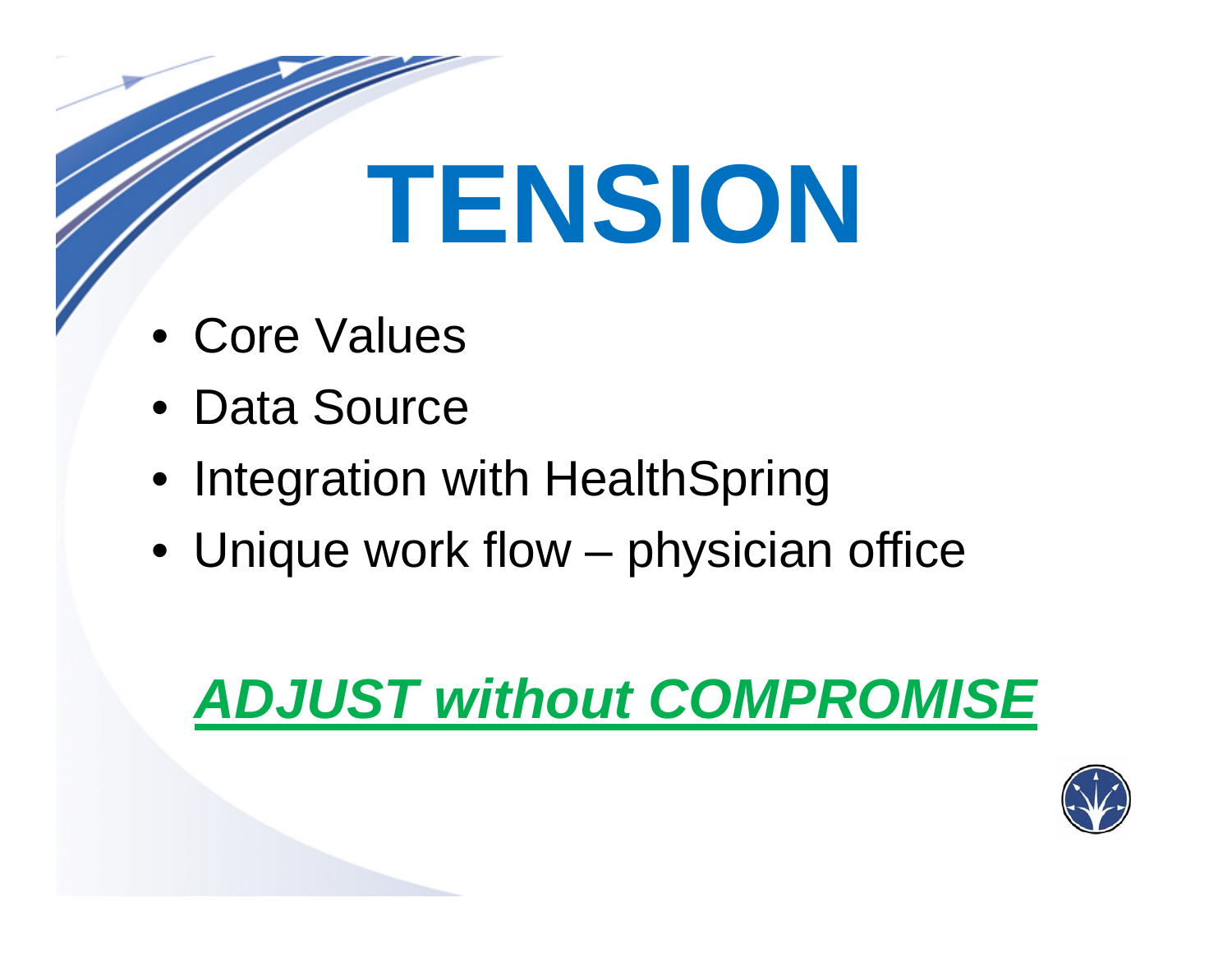### ESSENTIALS

- Adequate Bonus: 15%+
- Minimal Impact on Work Flow
- Minimal Financial Burden
- Obvious Value to the Physician Practice and *Patient*
- Access to Systems and IT Tools
	- –No Expense
	- Web Based